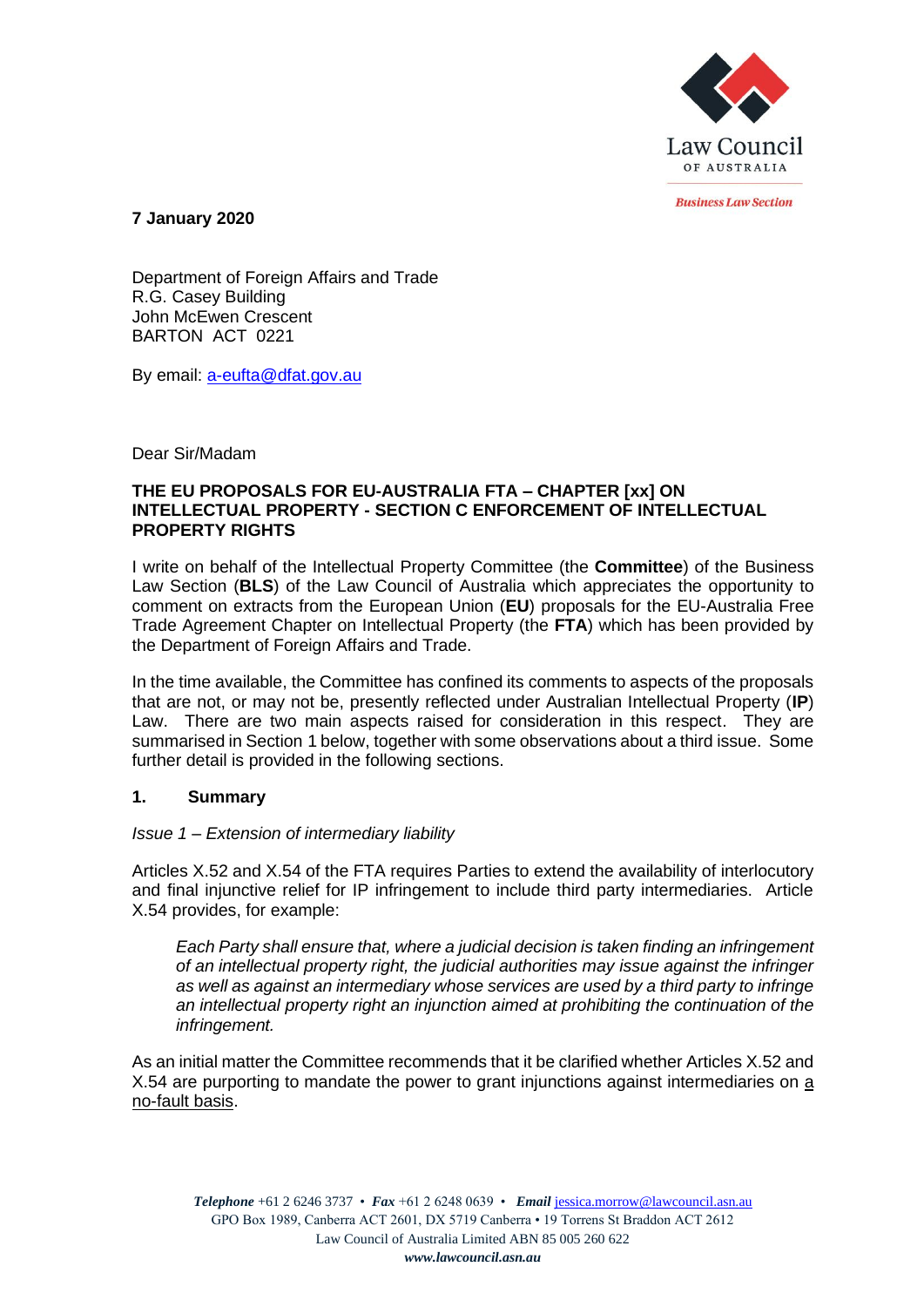If it is intended that the Parties will make injunctions generally available against third party intermediaries on a no-fault basis, it is doubtful whether Australian law would meet this requirement. The Committee also understands there may be a lack of uniformity among European national laws on whether injunctions are available against a third-party intermediary on a no-fault basis. Accordingly, it may be that neither Europe nor Australia would have IP laws that presently comply and significant legislative changes would be required by both parties. In particular, while recent reforms in Australian law have extended the scope of third-party relief to carriage service providers in a copyright context, it is arguable that further legislative reform would be required to ensure Australian law enables an IP owner to obtain injunctive relief against third party intermediaries.

On the other hand, if the intention of Articles X.52 and X.54 is to leave to national laws the requirements which must be established in order to grant an injunction (such as fault of various kinds on the part of the intermediary), then this would require no change to Australian law. Accordingly, there is in our view, considerable importance in clarifying this aspect.

Some further detail about this issue is provided in the sections below.

### *Issue 2 – Scope of Alternative Measures – Article X.55*

Draft Article X.55 is not presently expressed to be mandatory. It provides that as an alternative remedy, each Party may provide that where a person may be otherwise subject to measures provided for in draft Article X.53 (Remedies) or X.54 (injunctions), the person may seek an order for pecuniary compensation to be paid to the injured party instead of applying the measures provided in those two articles, 'if that person acted unintentionally and without negligence, if execution of the measures in question would cause him disproportionate harm and if pecuniary compensation to the injured party appears reasonably satisfactory'. It is not clear whether Article X.55 is intended to apply to measures against third party intermediaries. The Committee suggests this should be made clear.

#### *Issue 3 – Publication of Judgments*

The Committee also wishes to draw attention to Article X.58, which provides for orders for the publication of judicial decisions. The Committee considers that this is already within the existing general power of Australian courts when ordering injunctive relief of various kinds. However, it is noted that there is no specific provision in Australian IP statutes providing for orders of these kinds. This may be contrasted with the *Competition and Consumer Act*  2010 (Cth), where express provision is made for the grant of mandatory injunctions.<sup>1</sup>

#### **2. European context**

An established concept in European law, the term 'internet intermediaries' commonly refers to a wide, diverse and rapidly evolving range of service providers that facilitate interactions on the internet. As the Council of Europe has described these intermediaries:

*Some connect users to the internet, enable processing of data and host web-based services, including for user-generated comments. Others gather information, assist searches, facilitate the sale of goods and services, or enable other commercial* 

<sup>1</sup> See, for example, ss 44ZZD and 44ZZE of the *Competition and Consumer Act 2010* (Cth).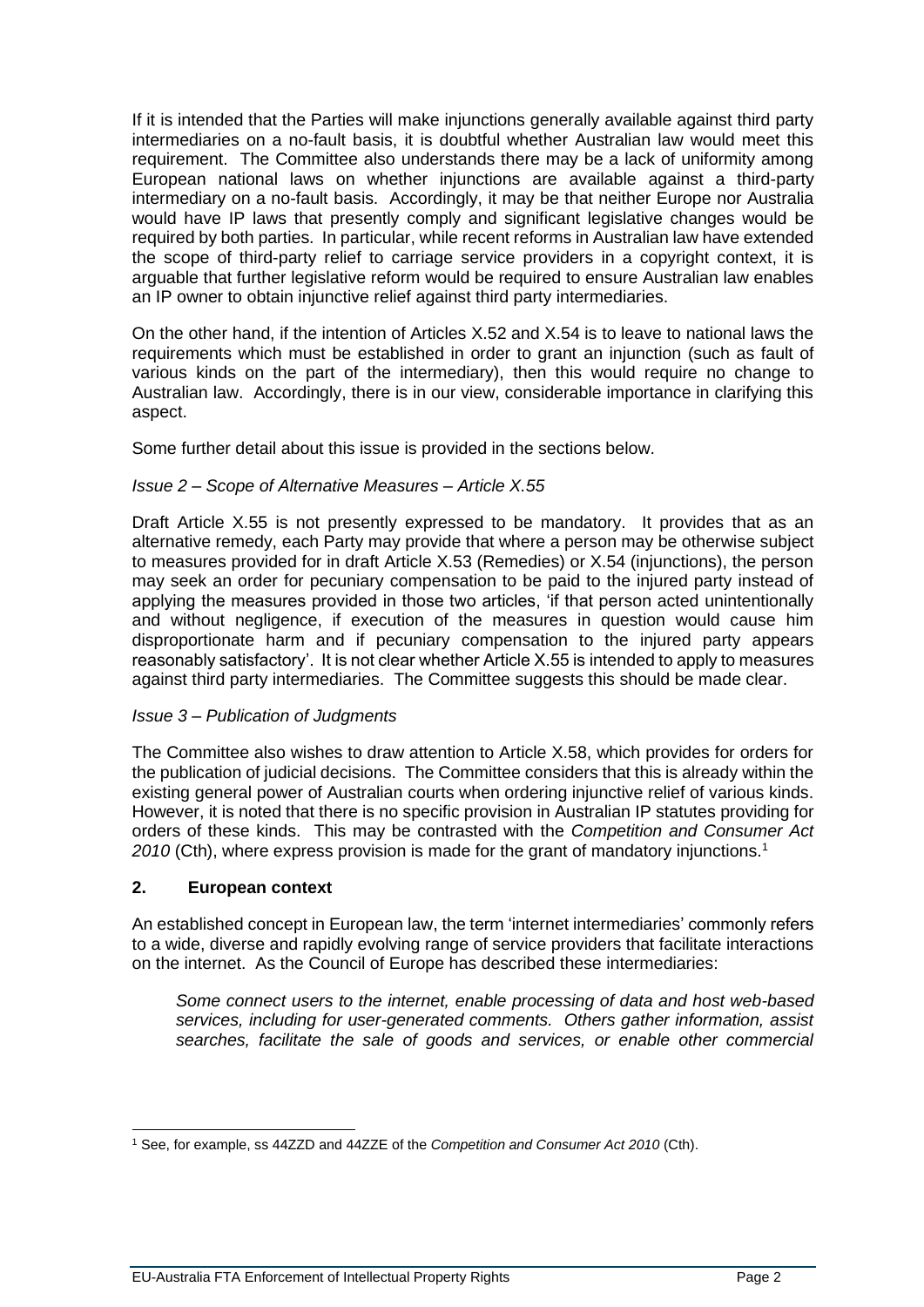*transactions. Importantly, they may carry out several functions in parallel, including those that are not merely intermediary.*<sup>2</sup>

The service and function of internet intermediaries is critical in the online world. As the World Intellectual Property Organization (**WIPO**) states:

*Internet intermediaries are key drivers in the development of the Internet as well as in distributing creative content. They host, locate and search for content and facilitate its distribution. Their increasing influence in recent years, as well as their evolving role has led to a debate regarding their liability in relation to online copyright infringement*. 3

A growing number of European courts are granting injunctive relief which requires ISPs and other third-party service providers to disable access to websites and other internet resources by technical means. Although such blocking injunctions have been granted principally in cases involving copyright infringement, similar remedies have been recognised for other civil wrongs, including trade mark infringement. It has not been possible in the time allowed to determine whether these measures have been extended to design or patent infringement.

In European law, the concept of an intermediary also extends further than is currently the case in Australian law. In the context of the internet, it could generally be understood to refer to what are known as 'information society services'. The preamble to the *E-Commerce Directive<sup>4</sup>* clarifies the definition of **'information society services**' as including the following concepts:

- it extends to services which are not remunerated by those who receive them, such as those offering on-line information, commercial communications or search functions ([18]);
- it extends to services involving the transmission of information via a communication network, providing access to a communication network or in hosting information provided by a recipient of the service  $([18])^{5}$ ;
- video-on-demand or the provision of commercial communications by electronic mail are included; and
- television broadcasting and radio broadcasting are not information society services.

Common law courts have long had jurisdiction in certain circumstances to order innocent parties to *assist* those whose rights have been infringed by a wrongdoer, but not necessarily to order final relief against a party who is not knowingly concerned in the infringement. As a conceptual matter, the common law generally requires that a third party should (at least) have the right to appear and be heard on any application which affects them, as a matter of procedural fairness.

<sup>&</sup>lt;sup>2</sup> [<https://rm.coe.int/leaflet-internet-intermediaries-en/168089e572>](https://rm.coe.int/leaflet-internet-intermediaries-en/168089e572)

<sup>3</sup>[<https://www.wipo.int/copyright/en/internet\\_intermediaries/>](https://www.wipo.int/copyright/en/internet_intermediaries/)

<sup>4</sup> Directive 2000/31/EC of the European Parliament and of the Council of 8 June 2000 on ... commerce, in the Internal Market.

<sup>5</sup> See, *Metropolitan International Schools Ltd v Designtechnica Corpn* [2010] 3 All ER 548, where at [83] the Court considered that recital 18 of the Preamble includes search engines such as Google that receive income indirectly from advertisers.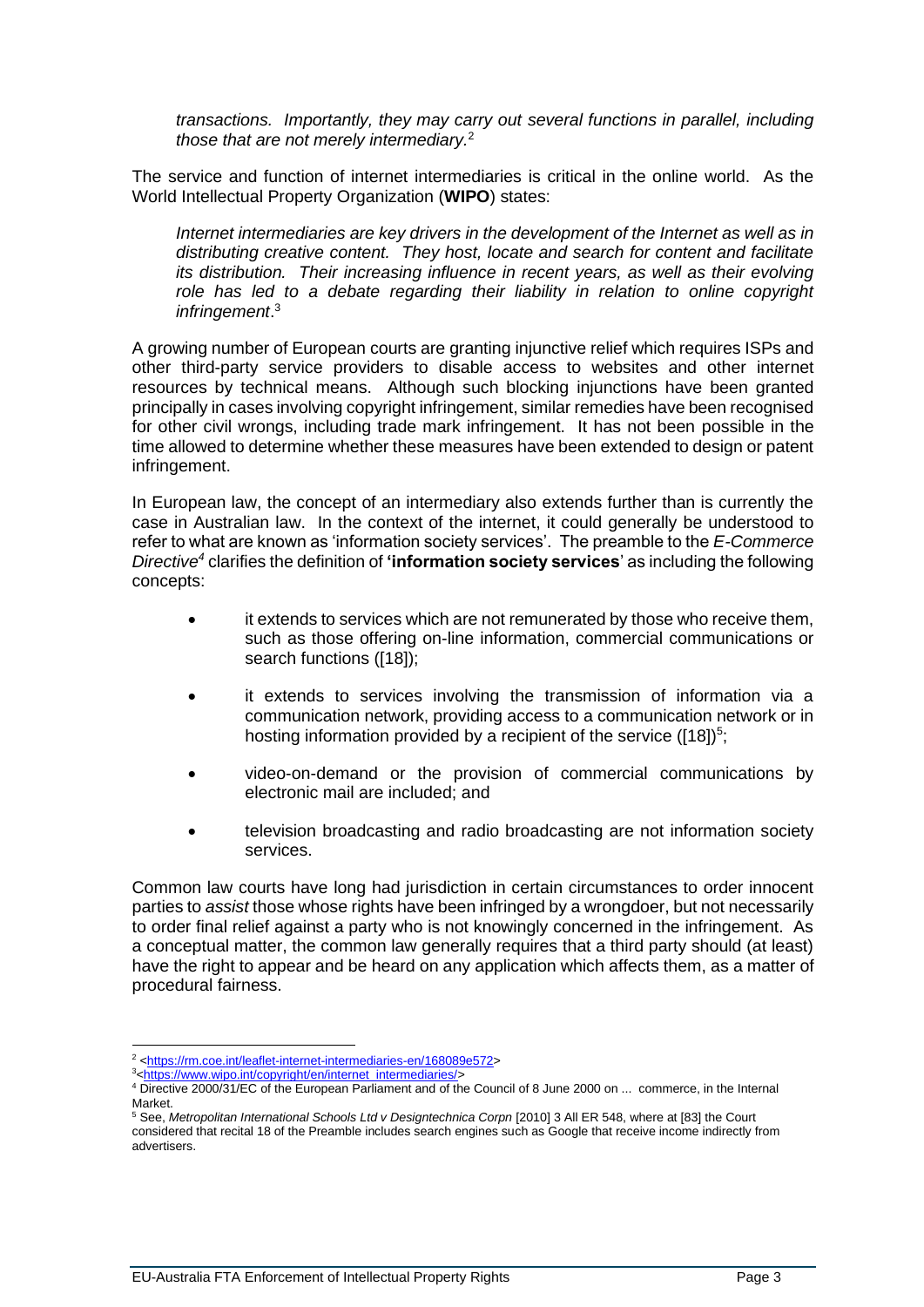In terms of assistance, the jurisdiction first explicitly exercised in *Norwich Pharmacal Co v Customs and Excise Coms* [1974] AC 133 is commonly exercised for the purpose of assisting claimants to bring or maintain proceedings against wrongdoers, generally by ordering innocent intermediaries to provide information, commonly implemented in the form of provision for third-party discovery in Australian Court rules. *Norwich* cites a line of authority including *Upmann v Elkan* (1871) 7 Ch App 130, where the court allowed an injunction to be issued to restrain an (innocent) mere carrier in possession of counterfeit goods.

To date, in Australia, there has been no express extension of that jurisprudence to online infringement of intellectual property rights by third-party intermediaries. In contrast:

- In *L'Oreal SA v eBay International AG* [2009] EWHC 1094 Arnold J concluded that, despite lack of an express implementation, the High Court of England and Wales had power under [s37\(1\)](http://www.legislation.gov.uk/ukpga/1981/54/section/37) of the *Senior Courts Act 1981* (UK) to grant an injunction against an intermediary whose services had been used by third parties to infringe an IP right.
- Then, in *Cartier International AG v British Sky Broadcasting Ltd* [2016] EWCA Civ 658 (*Cartier*) extended this principle to the application of 'website blocking orders' to prevent copyright infringement. In doing so, the Court avoided the limitation of section 97A of the *Copyright, Designs and Patents*  Act 1988 (UK), which is limited to copyright infringement.<sup>6</sup> The Court's jurisdiction to grant website-blocking injunctions in cases involving infringement of intellectual property rights notwithstanding the absence of any legislative implementation by the United Kingdom of the third sentence of Article 11 of the Enforcement Directive was then affirmed by the Supreme Court of the United Kingdom in *Cartier International AG & Ors v British Telecommunications Plc & Anor* [2018] UKSC 28.
- In *Nintendo Co Ltd v Sky UK Ltd & Ors* [2019] EWHC 2376, an injunction was also obtained in relation to websites which advertised, distributed, offered for sale and/or sold devices that allow technological protection measures contrary to the statutory protection given by sections 296ZD and 296 of the *Copyright, Designs and Patents Act 1988* (UK) against the circumvention of copyright protection measures.
- While not strictly related to intellectual property, but to intermediary liability generally, in *Google Inc. v Equustek Solutions Inc* [2017] 1 SCR 824 (*Equustek*), the Supreme Court of Canada considered whether an interlocutory injunction that would require Google to globally de-index the websites of a company in breach of several court orders was available. In considering the question, the Supreme Court of Canada addressed the availability of injunctive relief against someone who is not a party to the underlying litigation. There, the Court found and held (at [23]):

*…injunctions are equitable remedies and that the powers of a court with equitable jurisdiction are, subject to any relevant statutory limitation, unlimited, not restricted to any area of substantive law, and enforceable through a court's contempt power.*

<sup>6</sup> Section 97A: '*The High Court (in Scotland, the Court of Session) shall have power to grant an injunction against a service provider, where that service provider has actual knowledge of another person using their service to infringe copyright*.'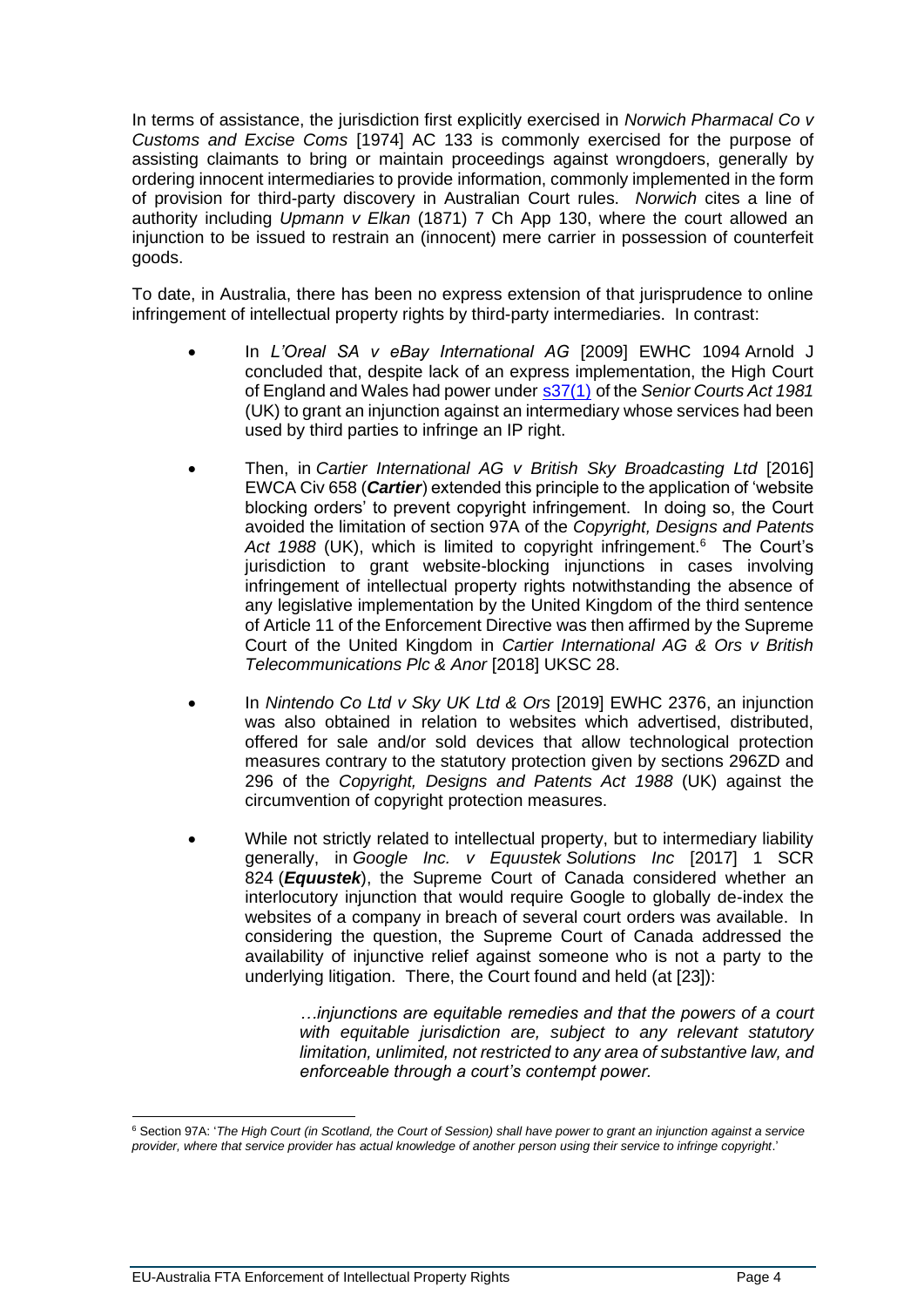• Canada's first 'site blocking' order against an intermediary in the recent decision of *Bell Media Inc. v GoldTV.Biz*<sup>7</sup> proceeded based on this equitable jurisdiction confirmed in *Equustek* and *Cartier,* rather than any express statutory mandate. The Supreme Court of Canada had little difficulty in concluding that it had the *jurisdiction* necessary to grant the injunction by virtue of sections 4 and 44 of the Canadian *Federal Courts Act* pursuant to its equitable powers to grant injunctions wherever '*just and convenient*'.

However, the Committee notes that the position in Europe does not appear to be uniform among Member States. For example, the German Supreme Court refused to grant an injunction in *BGH, Urt.* v 26.11.2015 I ZR 174/14 *Stoererhaftung des Access-Providers* on the basis that, among other things, it was reasonable for the rights holder first to make efforts to take action against the foreign website operator, and subsequent case law and legislation has not, the Committee understands, reached the point of providing for a general right to obtain no fault injunctions against intermediaries: see also *BGH, Urt. v* 26.7.2018 – I ZR 64/17 – *Dead Island*.

In Australia, other than in certain circumstances relating to copyright which are outlined below, it is unclear whether legislation or the common law would permit a third-party injunction against an intermediary on a no-fault basis without express enabling legislation. For the avoidance of doubt, it would seem necessary for Australia to widen the basis under which intermediary liability could be implemented – including by express reference to injunctions against third-party service providers in legislation.

The form such implementing legislation might take, including any ancillary elements such as the cost of compliance, is likely to be controversial – and beyond the scope of this submission.

# **3. Copyright and third-party intermediaries in Australia**

Liability for intermediaries has proven to be a vexed issue in Australian law. Further reform to this area of law is likely to generate considerable public interest and discussion from both rights-holders and online service providers. These issues have been canvassed many times in the copyright context and are complex.

Section 13(2) of the *Copyright Act 1968* (Cth) (**Copyright Act**) states that the exclusive right to do acts comprised in the copyright in a work, adaptation or subject matter '*includes the exclusive right to authorize a person to do that act*' in relation to the work, adaptation or subject matter. A person who authorises another to do an act comprised in copyright without the license of the copyright owner and without legal justification infringes the copyright in the work or subject matter<sup>8</sup> and is secondarily liable<sup>9</sup> in 'authorizing *infringement'*.

<sup>7</sup> 2019 FC 1432.

<sup>8</sup> Australian Copyright Act, section 36(1) and section 101(1).

<sup>9</sup> *APRA v Jain* (1990) 26 FCR 53, 57.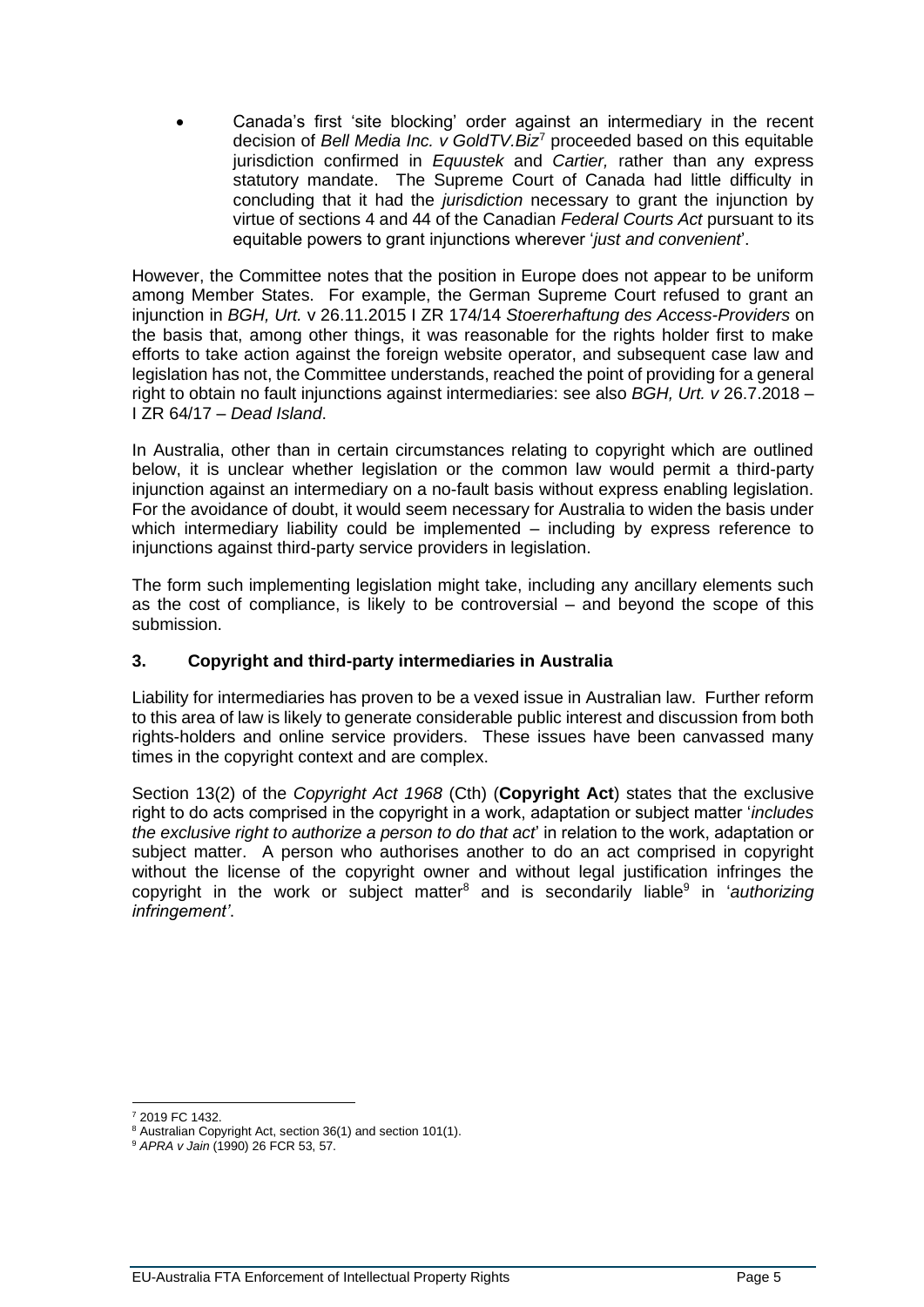In Australia, the law relating to '*authorizing infringement*' <sup>10</sup> is encapsulated in the decision of the High Court of Australia in *Moorhouse v University of New South Wales*, 11 subsequently codified in sections 36(1A) and 101(1A) of the Copyright Act:

*(1A) In determining, for the purposes of subsection (1), whether or not a person has authorized the doing in Australia of any act comprised in the copyright in a work or subject matter without the license of the owner of the copyright, the matters that must be taken into account include the following: (a) the extent (if any) of the person's power to prevent the doing of the act concerned; (b) the nature of any relationship existing between the person and the person who did the act concerned; (c) whether the person took any other reasonable steps to prevent or avoid the doing of the act, including whether the person complied with any relevant industry codes of practice.*

Following the Agreed Statement to Article 8 of the *WIPO Copyright Treaty 1996*, in copyright, the 'mere conduit' exceptions in sections 39B and 112E of the Copyright Act explicitly provide that:

*A person […] who provides facilities for making, or facilitating the making of, a communication is not taken to have authorised any infringement of copyright […] merely because another person uses the facilities so provided to do something the right to do which is included in the copyright.* 

That provision is of limited application. In *Roadshow Films Pty Ltd v iiNet Ltd<sup>12</sup>* (*iiNet*), after considering the previous authorities, Cowdroy J concluded that section 112E had only minimal application because it would not protect an intermediary from secondary liability if there is a finding of authorizing infringement. In particular, the High Court in *iiNet* observed that these provisions offer protection *'where none is required'*<sup>13</sup> and '*seem to have been enacted from an abundance of caution'*. 14

### *3.1 Reforms to intermediary liability post-iiNet*

The High Court of Australia's decision that *iiNet*, an ISP, was not liable for copyright infringement by users of its service has led successive Australian governments to respond with various proposals for reform. To date, no substantive change to accessorial liability for online copyright infringement has been implemented.

Notwithstanding this absence of greater reform, section 115A of the Copyright Act was successfully introduced in 2015 and enables a copyright owner to apply to the Federal Court of Australia for an injunction requiring a **carriage service provider** (**CSP**) to take reasonable steps to block access to an online location located outside Australia that infringes, or facilitates an infringement, of copyright and has the primary purpose of infringing copyright or facilitating the infringement of copyright (whether or not in Australia).

Following the further amendments to the regime made in the *Copyright Amendment (Online Infringement) Act 2018* (Cth), the Copyright Act now provides that the Court may grant an injunction in the terms and conditions it considers appropriate. The new section 115A(2B)

<sup>&</sup>lt;sup>10</sup> Hopefully, whatever future amendments that are mandated by international obligations will maintain consistent spelling within Australian legislation. While a matter of form over function, previous amendments to Australian copyright law to meet treaty obligations, such as the USFTA, have introduced alternative American spellings of 'authorize' and British English 'authorise' to the legislation. Compare, for example, this spelling with section 135AOA(2): '*The acts with the unauthorised decoder are as follows: (a) making the unauthorised decoder*.'

<sup>&</sup>lt;sup>11</sup> Moorhouse v University of NSW (1975) 133 CLR 1.

<sup>12</sup> (2012) 248 CLR 42.

<sup>13</sup> Ibid, 55–6, [26] per French CJ, Crennan and Kiefel JJ.

<sup>14</sup> Ibid 81 [113] per Gummow and Hayne JJ.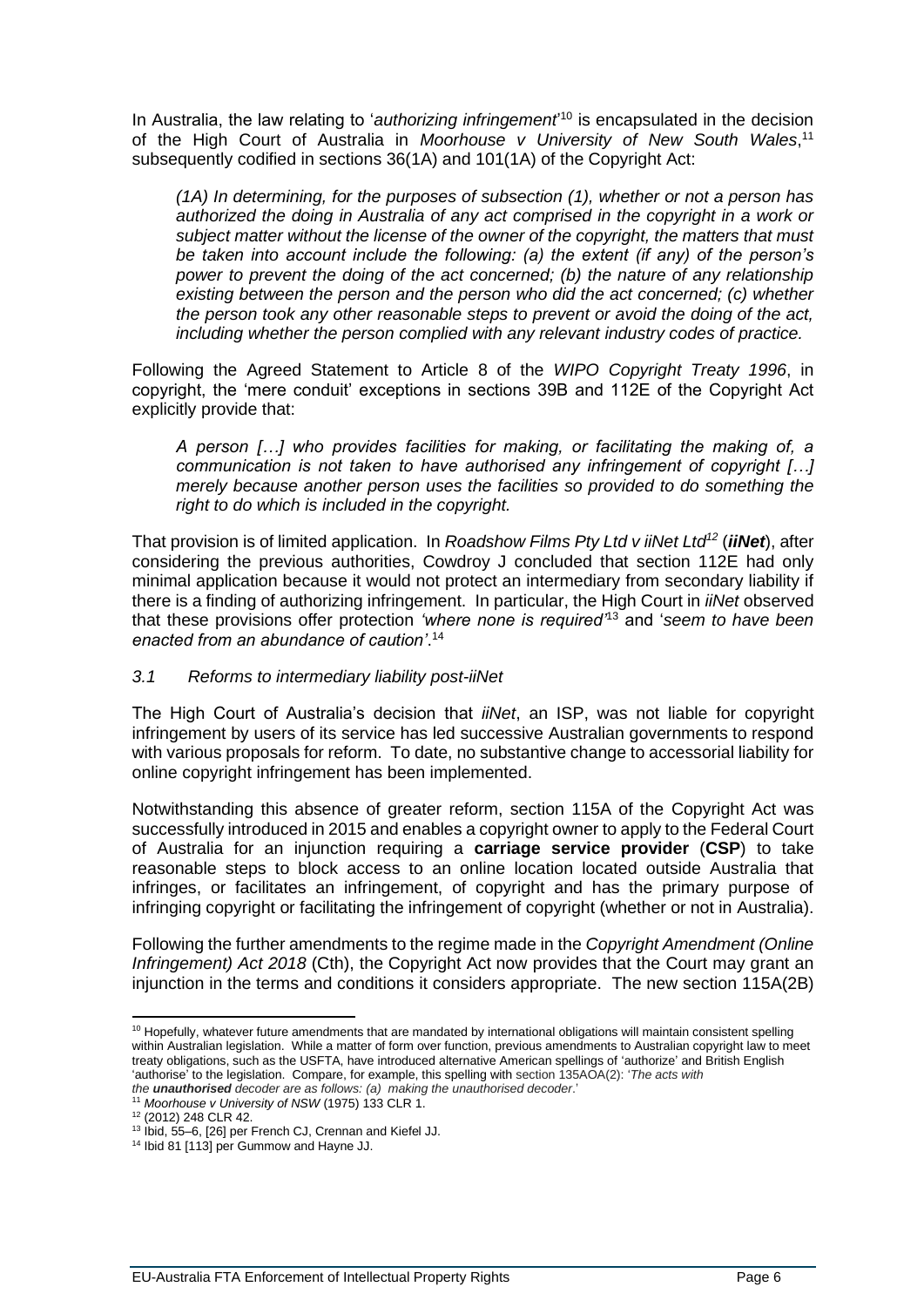makes it clear that, without limiting the terms and conditions that may apply to an injunction, the Court may make injunctions in terms that require **carriage serve providers** and **online search engine providers** (but not other third parties) to take reasonable steps to block, or not provide search results that include certain domain names, URLs and IP addresses that provide access to the online location.

The actual application of section 115A of the Copyright Act has been augmented by the decision of *Roadshow Films Pty Ltd v Telstra Corporation Ltd* [2016] FCA 1503, which established the following key ancillary orders:

- redirection to a landing page should be mandatory;
- an abridged variation mechanism would be followed for new URLs, IP addresses or domain names – albeit with Court supervision;
- the ISPs would bear the cost of infrastructure implementation
- content owners would pay \$50 per domain name for each ISP;
- the blocks would be for three years and subject to extension; and
- a number on ancillary orders, largely relating to technical implementation, including capacity to temporarily suspend the injunction where necessary.

This agreed framework for section 115A orders has subsequently been adopted by consent, with no material changes, by all parties in every application to the Court made under section 115A since the *Telstra* case. It is now common practice for the ISPs to file submitting notices, if they appear in the proceedings at all.

### *3.2 The FTA may require section 115A to extend its application to online locations within Australia*

In the absence of a general extension of injunctive powers, it may be necessary to specifically amend the Copyright Act to allow injunctions against online locations that operate in Australia.

Section 115(2) permits the grant of injunctions '*subject to such terms, if any, as the court thinks fit*.' At the time of the introduction of the Copyright Amendment (Online Infringement) Bill 2015, the Australian Government argued that it was already possible to take direct action against an online location within Australia under the Act (section 115), but difficult to act against the operator of an online location that is operated outside Australia.<sup>15</sup>

Whether the current wording of section 115 of the Copyright Act would enable an applicant to obtain an injunction against a third party in terms that would comply with the obligations of the proposed FTA is arguable and may require clarification by legislative amendment – either to section 115, or more likely, by extending the operation of section 115A to include online locations operated within Australia. If the latter were to be chosen, and depending on the final terms of Article X.54, it might also require an extension of the concept beyond 'carriage service providers' and 'online search providers' to include the wider concept of 'internet intermediary' as understood in European law – potentially bringing many more operators and entities within the scope of the regime.

<sup>15</sup> [21], Revised Explanatory Memorandum, *Copyright Amendment (Online Infringement) Bill 2015.*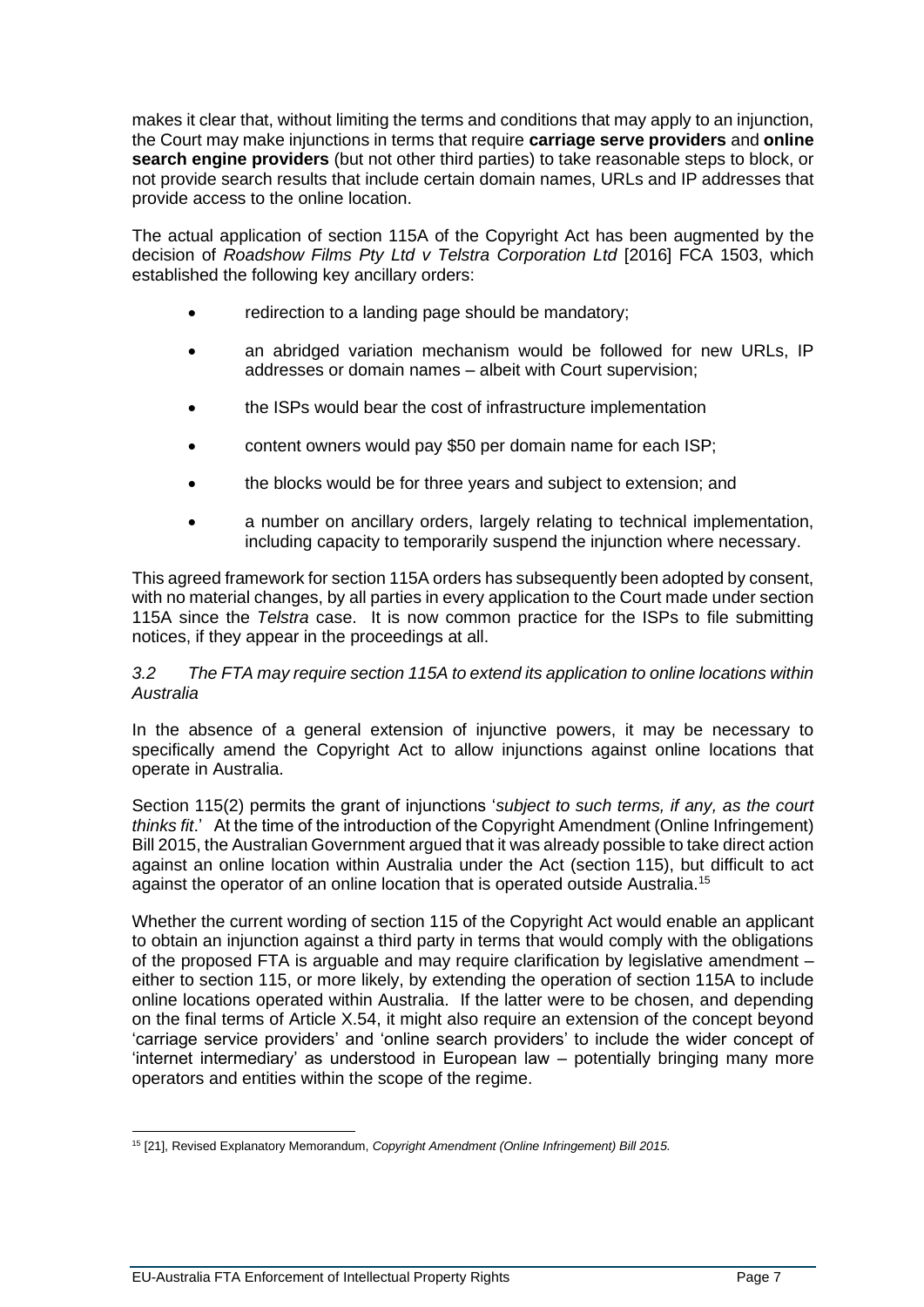Therefore, the Committee considers that implementation of the proposed FTA in Australia is likely to require further amendments to the Copyright Act, or a general express mandate to extend injunctions to third-party intermediaries.

*3.3 The proposed FTA may require section 115A to be extended to apply to other service providers*

At present, an injunction under section 115A may only be obtained against:

- a carriage service provider; or
- an online search engine provider.

'CSP' is a far more restricted concept than an intermediary (or 'third party') – in this context third-party injunctions have only been applied to internet service providers rather than, for example, extending to providers of social media networks. As defined in the *Telecommunications Act 1997* (Cth), a CSP is a person who uses a network unit to supply carriage services to the public. Under that definition, a CSP most prominently includes internet service providers and generally excludes other online services.

The term 'online search engine provider' used in the Copyright Act is not defined and its meaning is uncertain. The Explanatory Memorandum to the *Copyright Amendment (Online Infringement) Act 2018* (Cth) was vague, focusing on why 'online search engine providers' were said to undermine the effectiveness of the existing section 115A (our emphasis):

*The effect of the order would be to prevent users located in Australia of the online search engine provider from receiving search results that provide a pathway to certain online locations that host and distribute unauthorised films, television programs and music, or provide programs or other tools that facilitate the infringement of copyright.*

*…*

*Online search engines enable users to discover the existence of online locations that may be the subject of an injunction, which may rank highly in search results. Search results often also disclose alternate pathways to these online locations, which can undermine the effectiveness of injunctions granted under section 115A. For example, search results often contain, or disclose, online locations with links to domain names and URLs that are not specified in the injunction but will allow the user to access the online location.*

A Regulation Impact Statement prepared by the Department of Communications and the Arts (**Impact Statement**) was provided to the House of Representatives along with the Explanatory Memorandum. In the context of discussing the proposed extension to 'online search engine providers', the Impact Statement noted at [54] – [55] (our emphasis):

*The online search engine market in Australia is dominated by Google (92%) and Bing (5%) and it is expected that copyright owners will seek injunction orders against these providers only. These providers would have to decide whether to contest applications by rights holders under section 115A, and be in a position to implement any orders made by the Court.*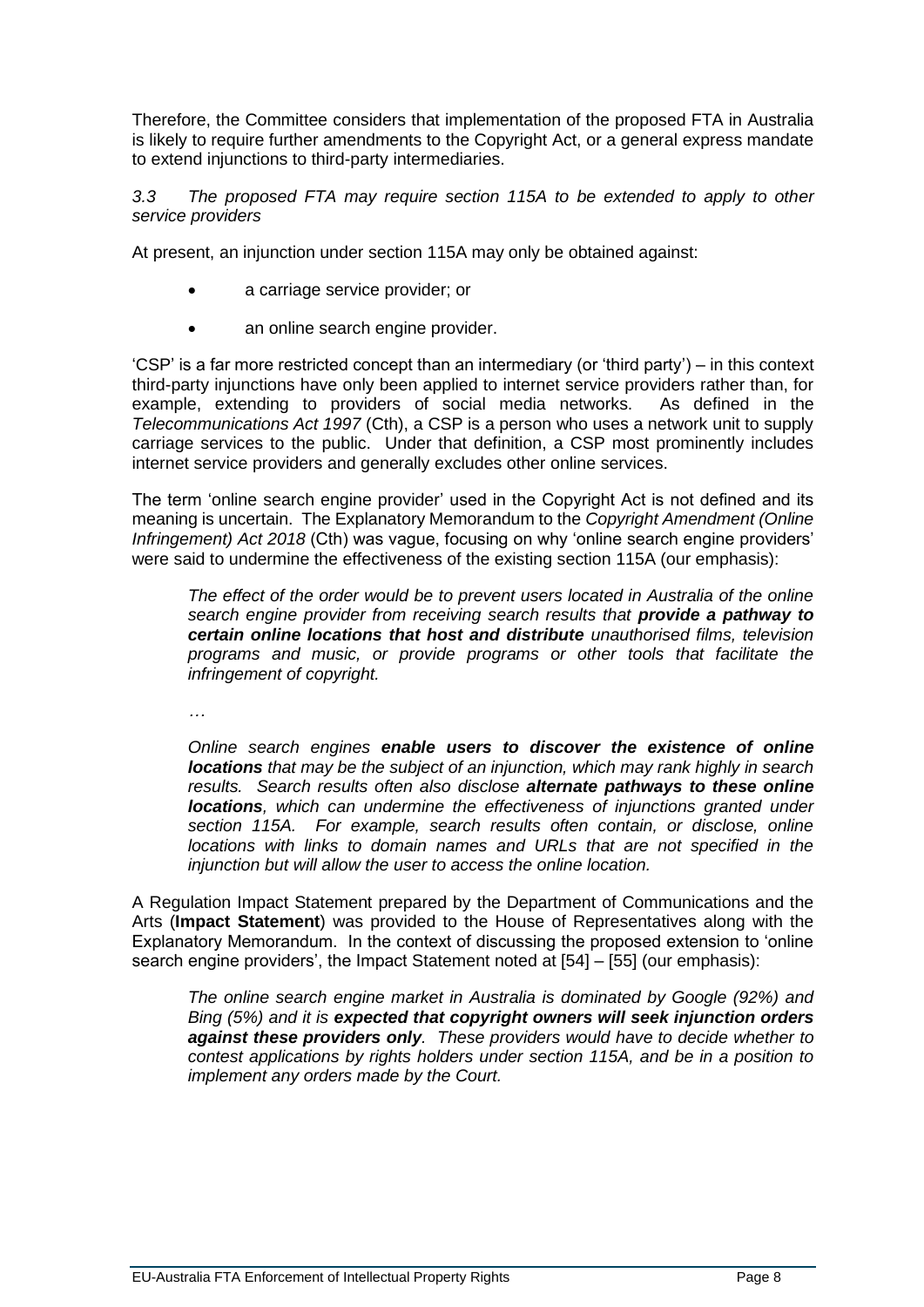*In terms of the infrastructure required to disable access to online locations, it is clear at least in the case of Google that it possesses the technical means to delist entire websites and has done so in other contexts.*

Furthermore, the Second Reading Speech delivered by the Honourable Mark Dreyfus MP noted (our emphasis):

*… this bill will, first, expand the services that can be subject to injunctions to include online search engine providers such as Google, in addition to carriage service providers such as Telstra, to compel the provider to take reasonable steps to not provide search results that direct users to copyright infringing websites. This measure is intended to reinforce the regime by ensuring that searches do not provide easy pathways to already blocked copyright-infringing sites through alternative pathways and web addresses.*

Arguably, these materials indicate that the legislative intention was to capture popular 'online search engine providers' such as Google and Bing as opposed to websites with inbuilt search functions, like social media networks. This remains untested.

It is unclear whether the concept of 'an intermediary' referred to in the draft FTA is intended to include social media networks. In July 2016, the EU passed *Directive 2016/1148 on security of network and information systems* (the **Directive**). The Directive sought to implement measures for a high common level of security of network and information systems across the EU. It defined an 'online search engine' in Article 4 as follows:

*…online search engine' means a digital service that allows users to perform searches of, in principle, all websites or websites in a particular language on the basis of a query on any subject in the form of a keyword, phrase or other input, and returns links in which information related to the requested content can be found.*

The definition of 'online search engine' was further clarified in recital 16 of the Directive as follows (our emphasis):

*An online search engine allows the user to perform searches of, in principle, all websites on the basis of a query on any subject. It may alternatively be focused on websites in a particular language. The definition of an online search engine provided in this Directive should not cover search functions that are limited to the content of a specific website, irrespective of whether the search function is provided by an external search engine. Neither should it cover online services that compare the price of particular products or services from different traders, and then redirect the user to the preferred trader to purchase the product.*

This more limited definition conflicts with the wider definition of 'information society services' described above.

Furthermore, current Australian copyright legislation only requires reasonable steps be taken to disable access to the on-line location that is the source of the infringement. For smaller search providers, the Explanatory Memorandum argued that if a small provider does '*not have the capability to not provide a search result that refers a user to an online location*', then it would be unlikely that the Federal Court would find that there are any 'reasonable steps' that can be taken by the provider – an argument that remains untested, as no applications regarding any online search engine providers have been made.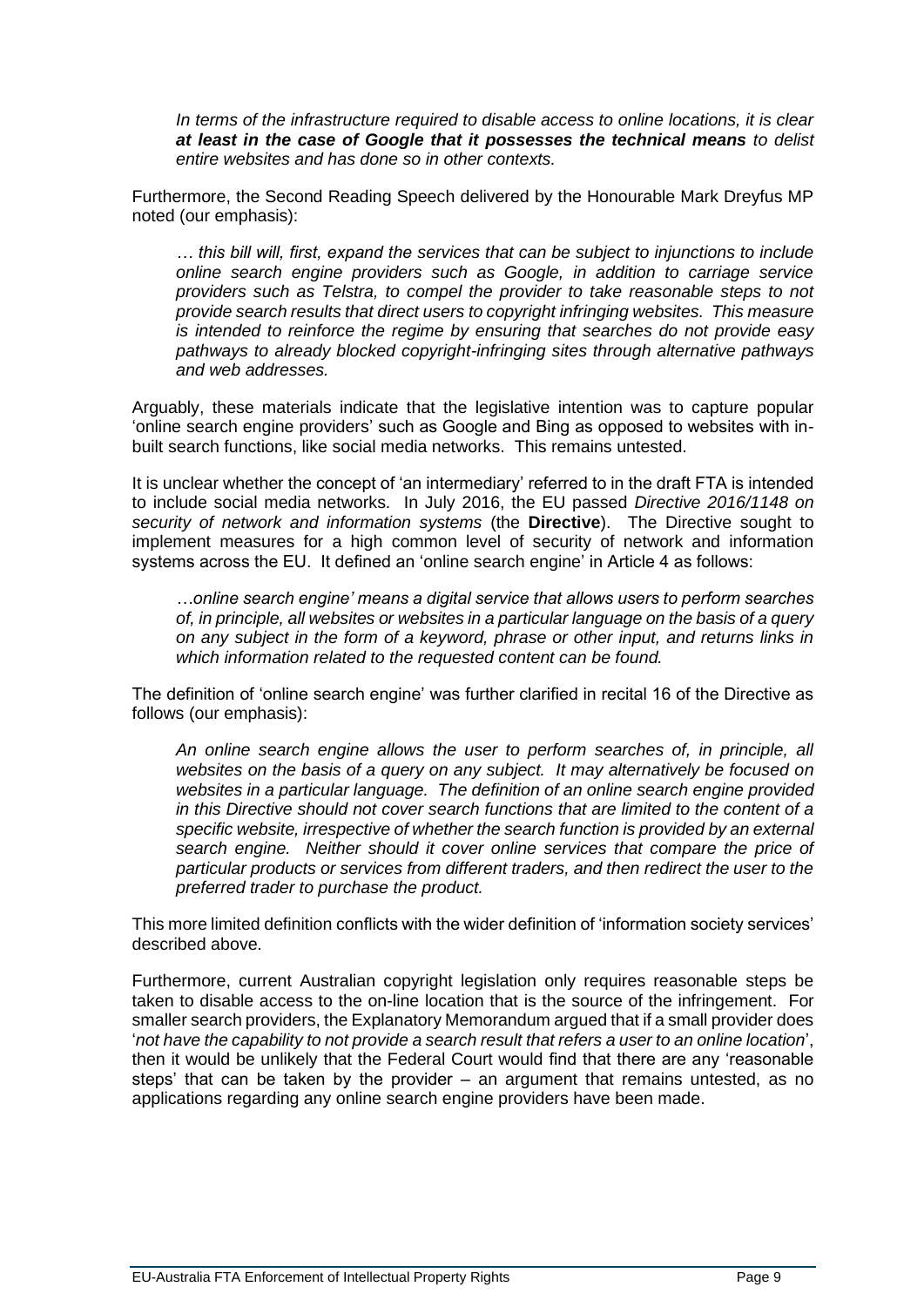Therefore, the Committee considers that implementation of the proposed FTA in Australia is likely to require reform to the Copyright Act, or a general express mandate to extend injunctions to third-party intermediaries to meet the wider concept of intermediary or third party as envisaged by the FTA. The scope of the application of Article X.54 to intermediaries should be clarified.

## **4. Trade Marks Law, Patents, Designs, and other intellectual property rights**

While European trade mark law does not expressly recognise contributory trade mark infringement as a theory of liability, it is accepted that third-party internet intermediaries have an explicit obligation under the various EU directives to remove or disable access to any infringing information on becoming aware of it. Unlike the United States, the law in the EU includes trade mark infringement, unfair competition and other torts under the 'notice and takedown' system, offering service providers the same kind of immunity for these activities as they receive under copyright law.

At present, however, neither Australian trade mark law nor common law principles relating to accessorial liability provide a clear basis to hold internet intermediaries liable for trade mark infringements. It is likely that changes to Australian law would be required to implement the proposed FTA.

In the Australian context, the statutory requirement that a trade mark must be used '*as a trade mark*' and the wide section 122A defence available in the *Trade Marks Act 1995* (Cth) (**Trade Marks Act**) that exempts those who deal with goods on which trade marks have been placed with the trade mark owner's consent, gives rise to difficulty in extending the scope and application of the Trade Marks Act to internet intermediaries.

The lack of any provision in the Trade Marks Act dealing with indirect trade mark infringement compounds this barrier to enforcement against intermediaries.

Therefore, the Committee considers that implementation of the FTA in Australia is likely to require reform to the Trade Marks Act, or a general express mandate to extend injunctions to third-party intermediaries.

For reasons that are unclear, there has been limited (if any) real discussion about whether the provisions of the *Patents Act 1990* (Cth) (**Patents Act**) could extend to provide for thirdparty injunctions – noting the wider definition of 'exploit' in that legislation leaves greater capacity for argument than the restricted requirement of 'use' under the Trade Marks Act.

While even less commonly examined (if at all), the basis for obtaining relief under the *Designs Act 2003* (Cth) (**Designs Act**), the *Plant Breeder's Rights Act 1994* (Cth) (**Plant Breeders Rights Act**), *Circuit Layouts Act 1989* (Cth) (**Circuit Layouts Act**) would similarly prove problematic to meet the requirements of the FTA, unless amended specifically or generally.

Therefore, the Committee considers that implementation of the FTA in Australia is likely to require reform to the Patents Act, Designs Act, Plant Breeders Rights Act and the Circuit Layouts Act, or a general express mandate to extend injunctions to third-party intermediaries.

Thank you for your consideration.